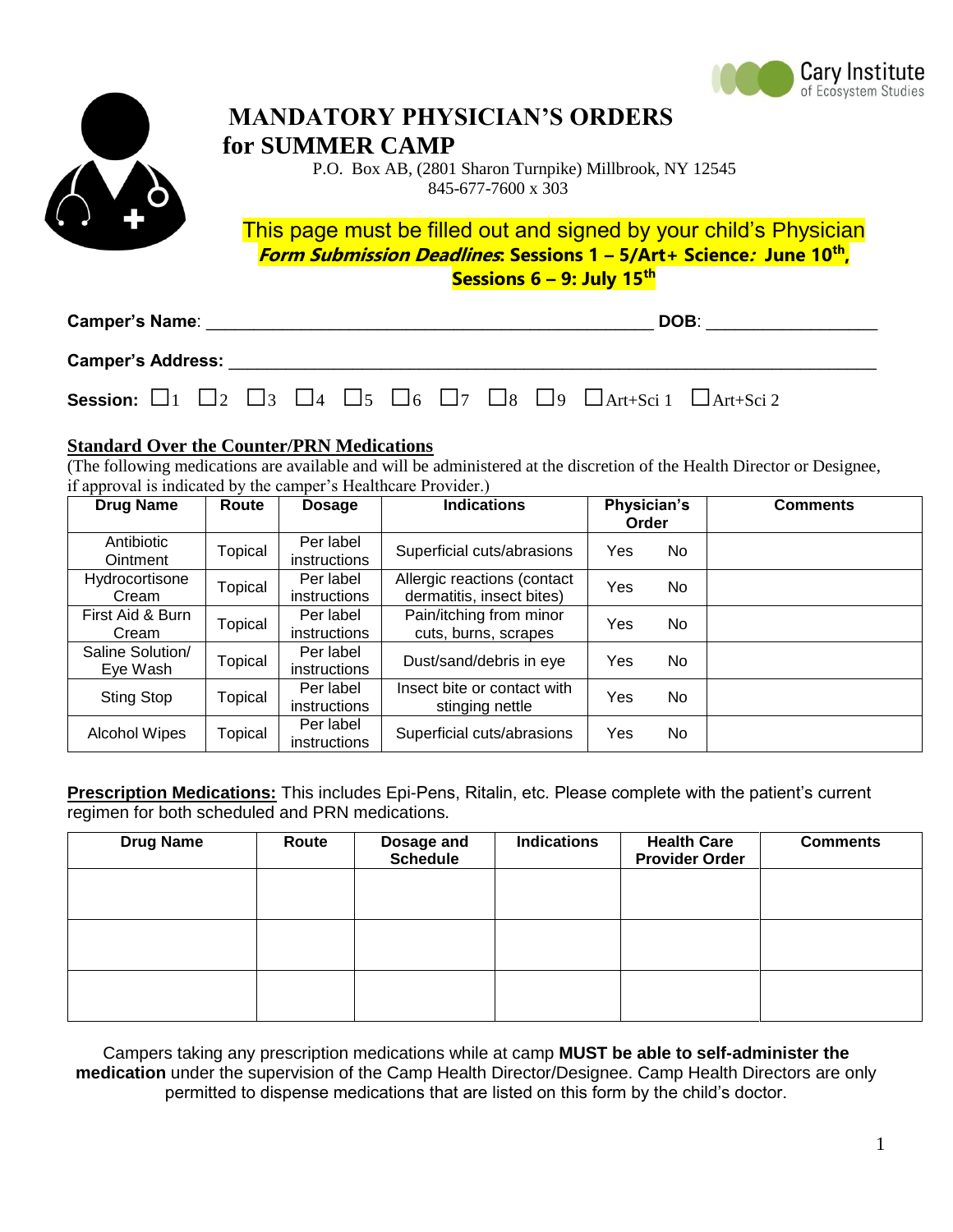| Physician's Name: The control of the control of the control of the control of the control of the control of the control of the control of the control of the control of the control of the control of the control of the contr | Phone #: the contract of the contract of the contract of the contract of the contract of the contract of the contract of the contract of the contract of the contract of the contract of the contract of the contract of the c | <b>Cary Institute</b> of Ecosystem Studies |
|--------------------------------------------------------------------------------------------------------------------------------------------------------------------------------------------------------------------------------|--------------------------------------------------------------------------------------------------------------------------------------------------------------------------------------------------------------------------------|--------------------------------------------|
| License #: __________________                                                                                                                                                                                                  |                                                                                                                                                                                                                                |                                            |
| Address: __________________________________                                                                                                                                                                                    | Signature: _____________________                                                                                                                                                                                               | Date: <b>Date</b>                          |
|                                                                                                                                                                                                                                |                                                                                                                                                                                                                                |                                            |
|                                                                                                                                                                                                                                | Please remember to complete both sides of this form!                                                                                                                                                                           |                                            |